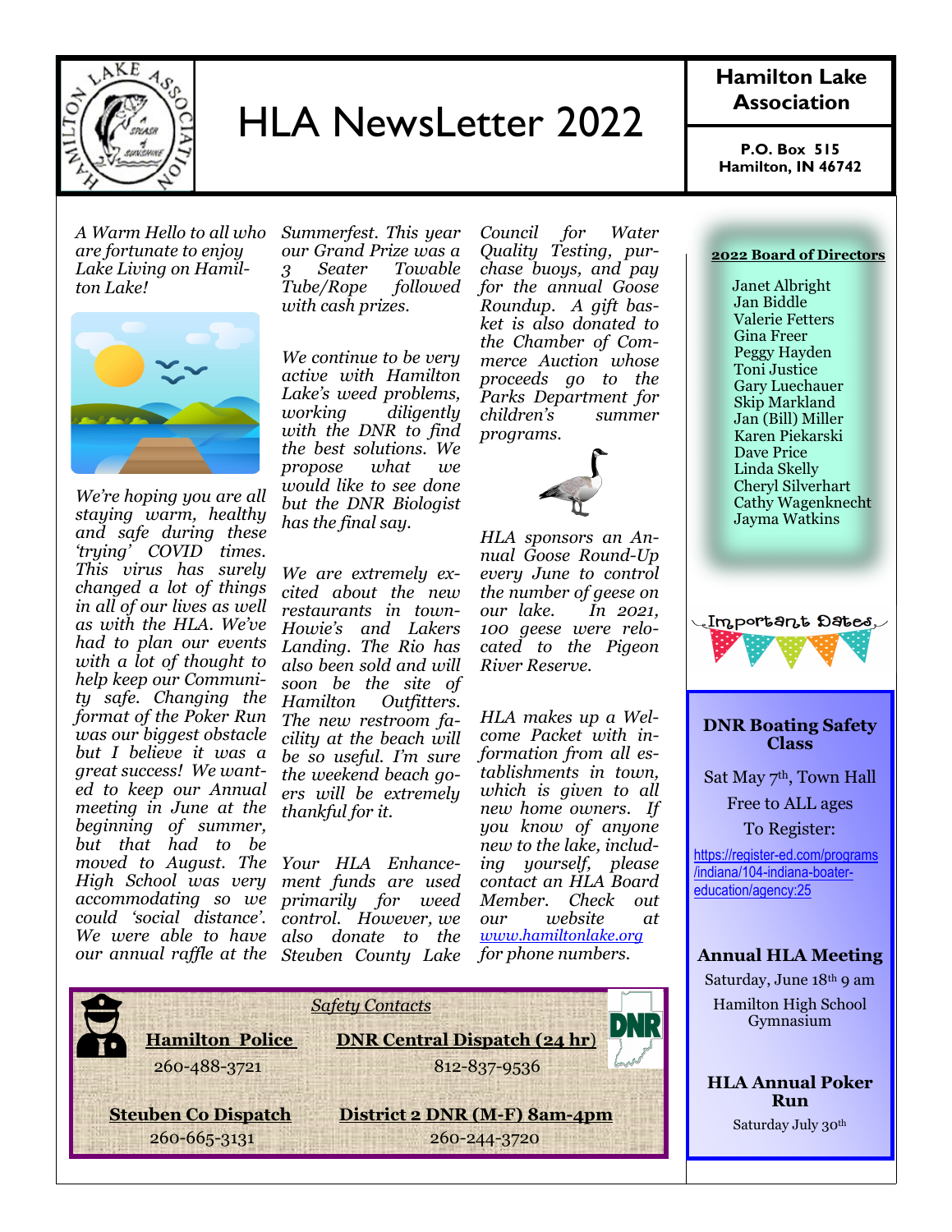

 *Page 2* HLA NewsLetter 2022

# 2021 Poker Run

July 31 was a Beautiful day to be on the lake after the COVID absence of 2020. Nine hundred tickets were sold, and the boats were filled with supporters celebrating the event. Nine homeowners provided fun pier stops, generously donating their time, energy, treats and creativity. The closing ceremonies awarded the 1st place to the winning hand of Five 5's held by Denver Stair. Other winners included Kelsea Sorg, Jeremy Hanks, Sean Plunket, Brandon Jones and Greg Bowman. Total profits for the day was \$ 15,000. See you all this year on the last Saturday of July**. Mark your calendar for July 30th.**

### PLANT MANAGEMENT RECAP

### **Hamilton Lake 2021 Season**

 tinue to grow in abundance throughout the lake. This has caused increasing impairments to lake-use Here's a general recap of HLA sponsored aquatic plant management activities at Hamilton Lake during the 2021 season. Targeting the two main invasive species, curly leaf pondweed and Eurasian watermilfoil, is typically the focus, but this year native plants were treated as well. As is typically the case, the season was started mapping the growth of curly-leaf pondweed early in the spring. This plant is treated early in the season for maximum effectiveness. In April 250 acres were treated. The curly-leaf treatments were successful in getting this particular plant out of the way for the duration of the 2021 season. This was followed up with the treatment of 7 acres for native plants in June. Several times throughout the season Eurasian watermilfoil was searched for; the plant that has caused the most problems at Hamilton Lake historically, but none were located in 2021. It is suspected that this is due to the Eurasian watermilfoil being eliminated by the curly-leaf treatments early in the season. Algae treatments were performed along all developed shorelines in June and again in August. With the invasive aquatic plants out of the way, native plants conthrough the last three seasons at Hamilton Lake. In response to the ever-increasing amounts of native plant growth the HLA has maintained negotiations with the Indiana Department of Natural Resources (IDNR) hoping to open the door to additional HLA sponsored native plant treatment. Prior to 2021 permitting had not allowed for the treatment of native plants by the HLA. It appears that in 2022 the HLA will be able to obtain permitting to treat just over 80 acres for native plants. This will take place in 2022 mostly in May or June. It's important to begin treatment of native plants relatively early in the season. As treated plants die and decompose, nutrients are released from the plant tissues. In the warm waters of summer this nutrient release could lead to algae blooms and other water quality problems. Spring or early-summer treatments in cooler waters will have a lower risk of complications.

### **Wetlands & Yard Waste**

Yard waste such as leaves, grass clippings, and other brush seems natural but causes issues when dumped into ponds, lakes and wetlands. This includes:

**Clogged waterways** including ditches and culverts. When debris fills waterways and slowly travels downstream, it increases the risk of flooding. Not only is dumping into wetlands and waterways irresponsible to neighbors, *it is illegal under state law***.**

**Pollution** in the form of excessive nutrients**.** Phosphorus in leaves and grass clippings fertilize weeds & produces excessive algae, which harms water quality and aquatic life. Putting leaves in the lake is like fertilizing our lakes for next year's growth !!

**Sedimentation** covers wetlands in a thick layer of mud. This chokes out native vegetation and wildlife.

What is Responsible Disposal? Mulch leaves into the yard or keep grass clippings on the lawn for natural fertilizer. Bag any WEEDS REMOVED FROM THE LAKE, leaves ,tall grasses and/or grass clippings and take to the compost site. If composting at home, keep compost piles in designated bins at least  $40^{\circ}$  away from ponds, shorelines, and wetlands. To help absorb nutrients, surround compost with native vegetation.

HAMILTON COMPOST SITE: Open M-F 8am to 3:3o pm year round. Saturday 8am to noon, April-Nov.